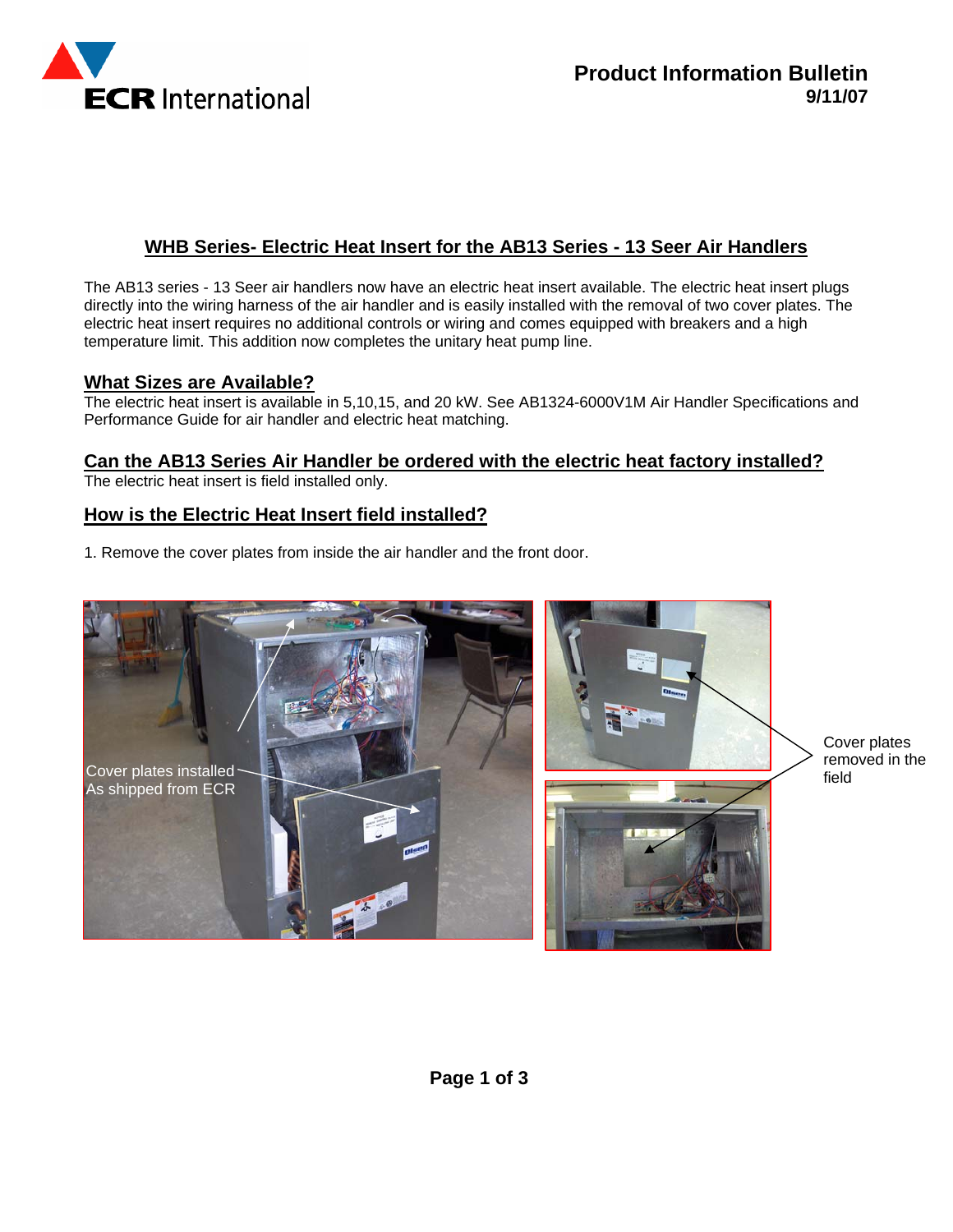2. Install the electric heat insert and the breaker holder inside the air handler. Connect the wiring harness.



3. Install the breakers, connect power to the breakers and install the front door.